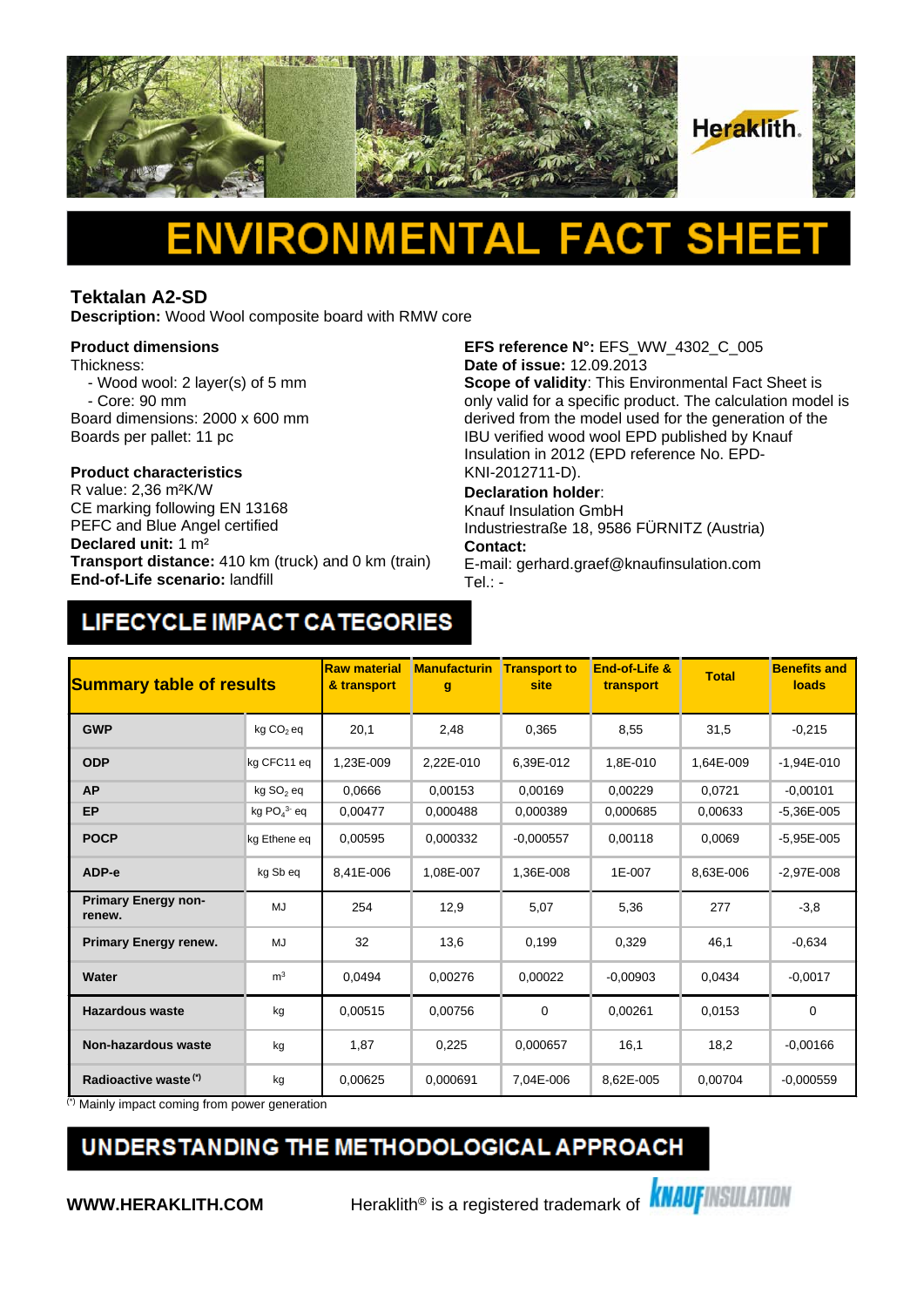

#### **Objectives**

Knauf Insulation is committed to making information about the environmental impact relating to products it places on the market available upon request. The format for presenting this information can either be a standard verified EPD or a simpler Environmental Fact Sheet based on a verified EPD.

The results are based on the LCA of Wood Wool insulation products produced by Knauf Insulation as an average from three different sites, Oosterhout (The Netherlands), Simbach (Germany) and Zalaegerszeg (Hungary).

The areas of application of the wood wool boards include underground parking, basement ceiling and pitched roof, etc.

#### **System boundaries**

The assessment is based on a "Cradle to Gate" LCA with the following additional stages: transportation to job site and end of life stages. Benefits and loads beyond the system boundaries are not included in the total. The 'Cradle to Gate' assessment takes into consideration the following stages of the life cycle: from raw material extraction, (including the necessary upstream processes, auxiliaries, transports and energy supply), the manufacturing and transportation to construction site, as well as the transportation to and the end LCA of life itself. The end of life and the benefits and loads beyond the system boundaries are based on landfill scenarios.

#### **Scope**

Standards: the environmental data reported in this Environmental Fact Sheet are based on calculation rules according to EN 15804 (see annex).The Life Cycle Assessment (LCA) follows ISO 14040:2006 and ISO 14044:2006.

#### **Data and tools**

The model used for the calculation of the LCA results is derived from a verified EPD model. In order to calculate results according to EN 15804, the original model was updated with background LCA datasets from 2012 and slightly adapted (e.g. modules according to EN 15804 and generic end-of-life modules). GaBi 6 software and data were used for modeling and calculation of results. [www.gabi-software.com](http://www.gabi-software.com)

#### **Verification**

The results and the consistency with the abovementioned standards have been checked through an extensive internal review applying PE INTERNATIONAL's quality standards. The original underlying LCA model for Wood Wool was verified by IBU in 2012 and communicated in three Environmental Product Declarations (EPDs). The current calculation has been conducted INTERNATIONAL AG according to the requirements of the PCR "Holzwerkstoffe" /PCR 2011/

### **ENVIRONMENTAL INDICATORS**

**Global Warming Potential** (GPW): impact of greenhouse gases such as carbon dioxide (CO<sub>2</sub>) or methane.

**Ozone Depletion Potential** (ODP): relative impact that the product can cause to the stratospheric ozone layer.

**Acidification Potential** (AP): the acidification of soils and waters predominantly occurs through the transformation of air pollutants into acids

**Eutrophication Potential** (EP): impact of nitrification by nitrogen and phosphorus to aquatic and terrestrial ecosystems, for example through algal blooms, disturbing the balance between species.

**Photochemical Ozone Creation Potential** (POCP): also known as summer smog, the impact from oxidizing of volatile compounds in the presence of nitrogen oxides (NOx) which frees ozone in the lower atmosphere

**Abiotic Depletion Potential element** (ADP- e): impact from depletion of resources excluding fossil fuel resources (such as oil or natural gas) expressed in equivalent antimony so to take into account scarcity of resources.

**Non-renewable Primary Energy**: non-renewable energy resources required to manufacture the product. Sources of nonrenewable energy are fossil fuels and uranium**.**

**Renewable Primary Energy:** renewable energy resources required to manufacture the product. Sources of renewable energy are biomass, wind, solar or hydraulic sources for example.

**Net fresh water**: input of net fresh water consumed in the life cycle stages ("blue water consumption" equals evaporated water).

**Annex to Environmental Fact Sheet N° EFS\_WW\_4302\_C\_005**

Complete results according to EN 15804 presentation

**RESULTS OF THE LCA - ENVIRONMENTAL IMPACT:** 1 m² Tektalan A2-SD

**WWW.HERAKLITH.COM** Peraklith® is a registered trademark of **KNAUFINSULATION**